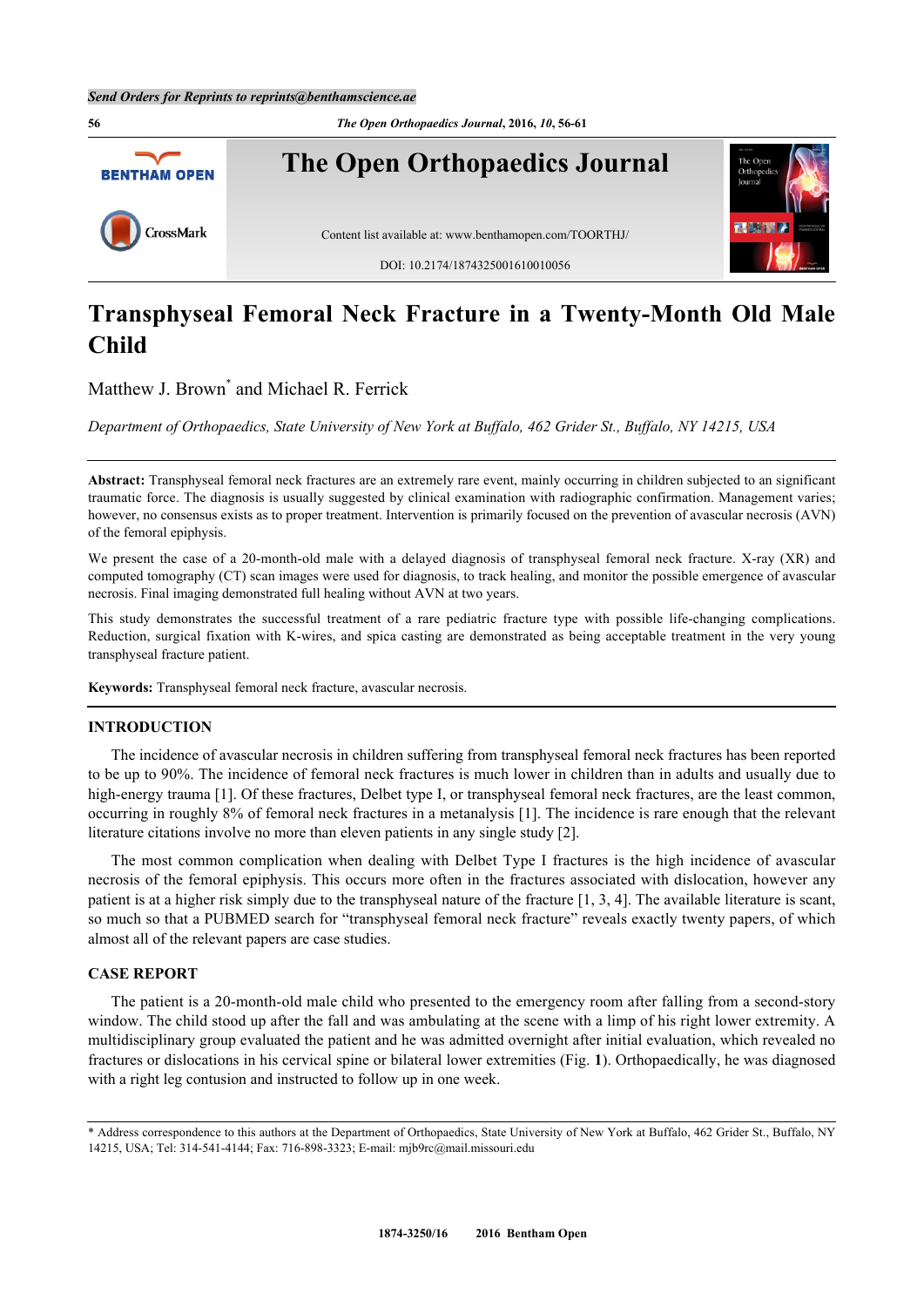

**Fig. (1).** Initial XR and CT of twenty-month-old male child demonstrating no fracture or dislocation of right hip. Arrow delineates the physis.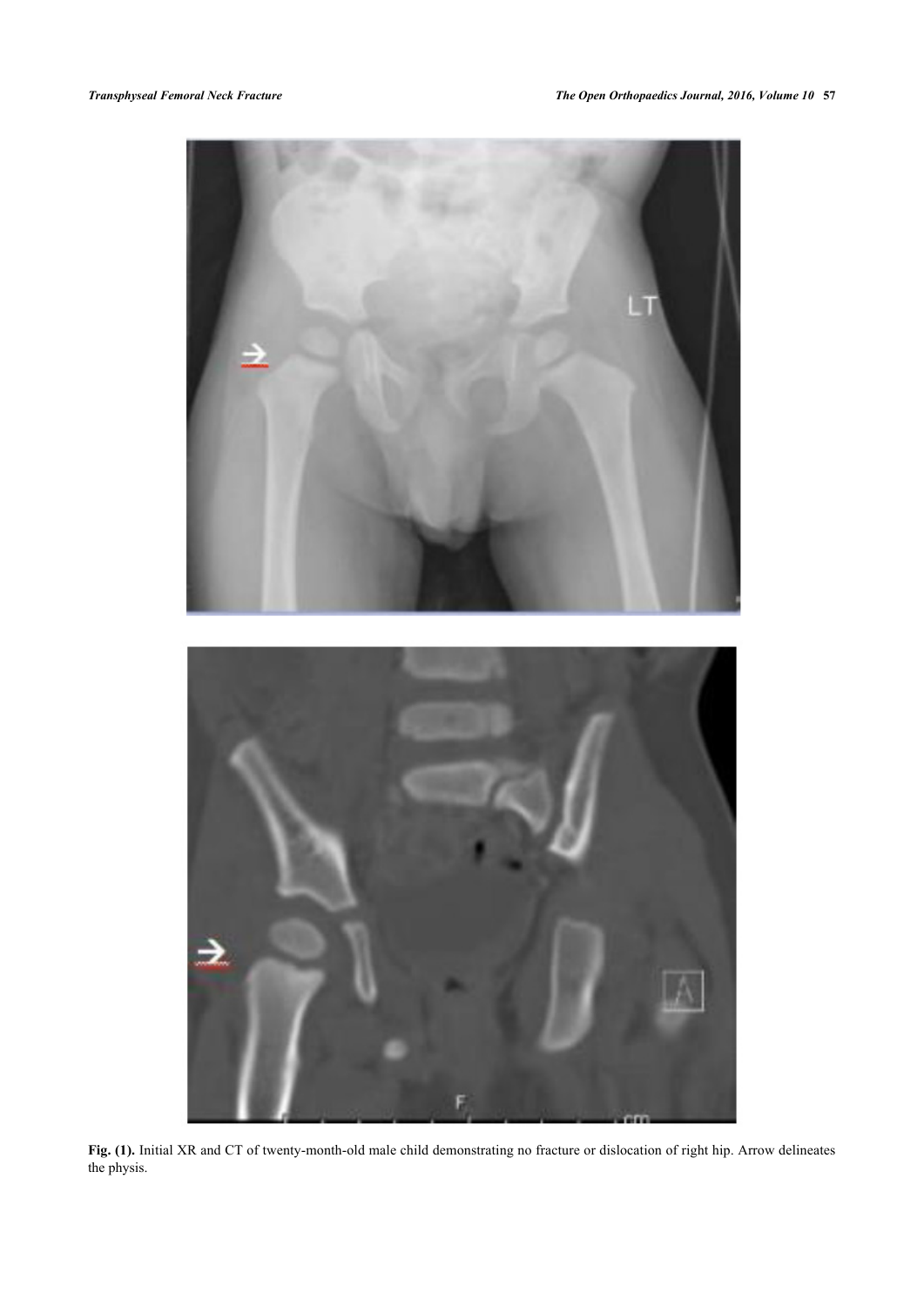#### **58** *The Open Orthopaedics Journal, 2016, Volume 10 Brown and Ferrick*

The patient returned to the Emergency Room seven days later with an antalgic gait, toe walking, and protected weight bearing on the right lower extremity. Mother stated he had been refusing to bear weight fully and had regressed to cruising on the furniture. Orthopaedics was consulted and the patient's pelvic radiographs demonstrated a displaced transphyseal fracture (Fig. **[2](#page-2-0)**).

<span id="page-2-0"></span>

**Fig. (2).** Displaced trans-physeal fracture in twenty-month-old male child.

In the operating room, the fracture was reduced with gentle internal rotation and flexion at the hip, and two 0.062mm K-wires were placed from the lateral proximal femoral cortex up the femoral neck, across the physis, and into the epiphysis. Alignment was verified fluoroscopically (Fig. **[3](#page-2-1)**). In the operating room a one-and-a-half leg spica cast was placed. Patient was monitored overnight and discharged the next day.

<span id="page-2-1"></span>

Fig. (3). Operative reduction and pinning of fracture in twenty-month-old male child.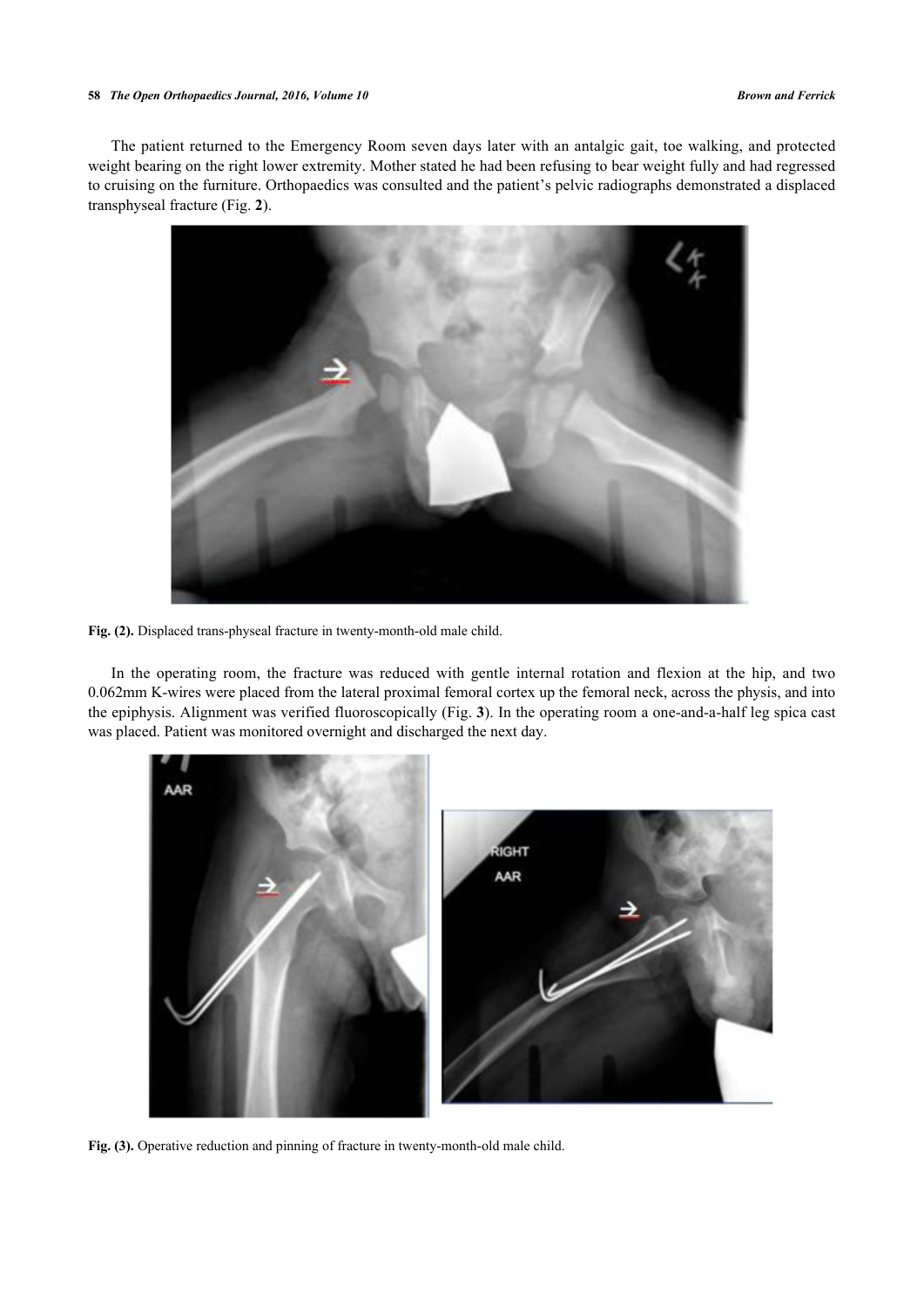The patient was maintained comfortably in the spica cast for 6 total weeks, with two clinical visits to ensure cast condition and comfort. At six weeks, the patient's pins were removed and his parents were instructed to keep him nonweight-bearing as long as possible. By the next visit at ten weeks after surgery, the patient was fully weight bearing and had resumed all activities. He continued to be followed for another two years, with full radiographic healing, no osteonecrosis, a normal-appearing physis, and normal function noted (Fig. **[4](#page-3-0)**).

<span id="page-3-0"></span>

**Fig. (4).** Two year follow-up after pin removal and return to weight bearing in four year old male child.

# **DISCUSSION**

Transphyseal fractures of the femoral neck in children are rare, occurring least often in the Delbet classification [[1\]](#page-4-0). This rare fracture pattern tends to occur most often in young children after high-energy trauma [[2](#page-4-1)]. Although rare, they have the highest risk of avascular necrosis of the Delbet fracture types. A meta-analysis demonstrated that a type I fracture is 14 times more likely than type IV fractures to develop AVN [\[5\]](#page-4-4). They can also occur in conjunction with a hipdislocation, which usually portends a much worse prognosis [[3\]](#page-4-2). In general, Delbet Type I fractures without dislocations in young children have a better prognosis than those with dislocations [\[4](#page-4-3)].

The most common complication seen in this fracture population is avascular necrosis of the femoral head. In the early literature, the risk of AVN in a Delbet Type I fracture was as high as 100% [[3\]](#page-4-2). In current literature, the risk is in the range of 38% [[5\]](#page-4-4). Damage to the retinacular vessels may compromise blood flow to the femoral head resulting in the distinct patterns of AVN seen in children [[6\]](#page-4-5). Ratliff defined AVN of the pediatric femoral head as: type I (diffuse necrosis of the femoral head and neck distal to the fracture), type II (necrosis confined to the epiphysis), and type III (necrosis of the femoral neck with sparing of the epiphysis) [\[7](#page-4-6)]. The Ratliff types seen in transphyseal fractures are Ratliff I and II, secondary to the retinacular vessel damage [[9\]](#page-4-7).

The decreased risk of AVN seen in the more recent literature may be attributable to the differences in fracture care. In the past, the standard treatment of a femoral neck fracture in a child was closed reduction with spica casting, whereas, current treatment consists of closed or open reduction and fixation using percutaneous pins or screws [[8\]](#page-4-8). Gentle closed reduction and fixation with smooth pins in younger patients is indicated for type-I fractures without dislocation [[1\]](#page-4-0). It has been suggested that, in children younger than two years old, closed reduction and application of a spica cast without internal fixation may be adequate with a fluoroscopically demonstrated stable reduction [[9,](#page-4-7) [10\]](#page-4-9).

Younger children with the fracture type seen in our patient typically do better than those patients of an older age. A meta-analysis of femoral neck fractures calculated that older children were 14 times more likely to develop AVN for every year of increasing age [[5](#page-4-4)]. Forlin and Miller demonstrated improved outcomes in type-I fractures in children younger than two and a half years old [[8,](#page-4-8) [12\]](#page-4-10). It has been suggested that these results may be due to the increased ability of very young children to revascularize and remodel the femoral head [\[11](#page-4-11)].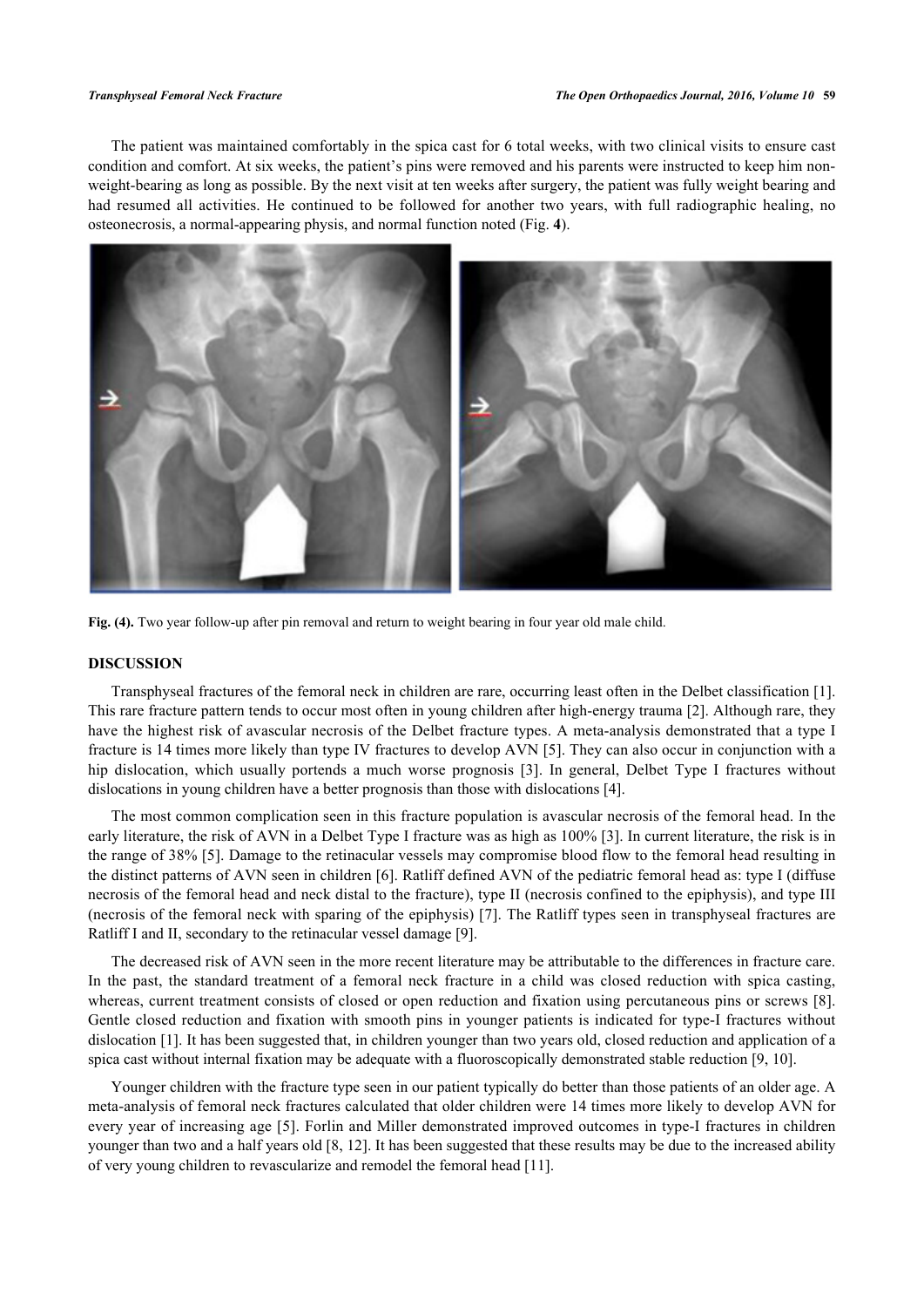#### **60** *The Open Orthopaedics Journal, 2016, Volume 10 Brown and Ferrick*

The excellent outcome of our patient occurred despite a delay in accurate diagnosis for seven days. This experience is consistent with previous reports in the literature, most recently with a study evaluating delayed  $(>24$  hours) treatment for femoral neck fractures demonstrating a 14.3% AVN rate. The AVN rate was significantly affected by the amount of delay (>10 days) and the use of open reduction [\[13\]](#page-5-0). These results are similar to another study done in India, which demonstrated a 19.4% AVN rate in patients treated in less than 24 hours after injury [[14\]](#page--1-0).

Despite the severity of his fracture and the delay in treatment, our patient did well, with his young age benefiting his outcome. The use of a closed reduction in this case possibly worked to our advantage, with initial healing minimally disturbed by the closed reduction and K-wire fixation. The lack of AVN greater than two years after his fracture portends a normal future, although the risk for leg length discrepancy may remain. The care provided here in addition to the patient's young age may have allowed for the excellent outcome, however, he might have simply been in the 60% or more of patients who do well.

## **CONFLICT OF INTEREST**

The authors confirm that this article content has no conflict of interest.

#### **ACKNOWLEDGEMENTS**

The authors have not received grant support or research funding and have no proprietary interests in the materials described in the article.

## **REFERENCES**

- <span id="page-4-0"></span>[1] Hughes LO, Beaty JH. Current concepts review: fractures of the head and neck of the femur in children. J Bone Joint Surg Am 1994; 76(2): 283-92. [PMID: [8113267\]](http://www.ncbi.nlm.nih.gov/pubmed/8113267)
- <span id="page-4-1"></span>[2] Ogden JA. Hip development and vascularity: Relationship to chondro-osseous trauma in the growing child. In: St. Louis CV, Ed. the HIP: Proceedings of the ninth open scientific meeting of the hip society. Mosby 1981; pp. 139-87. [PMID: [863935\]](http://www.ncbi.nlm.nih.gov/pubmed/863935)
- <span id="page-4-2"></span>[3] Canale ST, Bourland WL. Fracture of the neck and intertrochan- teric region of the femur in children. J Bone Joint Surg Am 1977; 59(4): 431-43.
- [4] Canale ST, Beaty JH. Pelvic and hip fractures. In: Rockwood CA, Jr, Wilkins KE, Beaty JH, Eds. Fractures in children. 4<sup>th</sup> ed. Philadelphia: Lippincott-Raven 1996; pp. 1109-3.
- <span id="page-4-3"></span>[5] Moon ES, Mehlman CT. Risk factors for avascular necrosis after femoral neck fractures in children: 25 Cincinnati cases and meta-analysis of 360 cases. J Orthop Trauma 2006; 20(5): 323-9. [\[http://dx.doi.org/10.1097/00005131-200605000-00005](http://dx.doi.org/10.1097/00005131-200605000-00005)] [PMID: [16766935\]](http://www.ncbi.nlm.nih.gov/pubmed/16766935)
- <span id="page-4-4"></span>[6] Heiser JM, Oppenheim WL. Fractures of the hip in children: a review of forty cases. Clin Orthop Relat Res 1980; (149): 177-84. [PMID: [7408300\]](http://www.ncbi.nlm.nih.gov/pubmed/7408300)
- <span id="page-4-5"></span>[7] Onstenk R, van Eeckhoudt SJ, Bos CF, Reinders ME, Aronson DC. Avascular necrosis of the head in paediatric hip fractures, an inevitable complication. Eur J Orthop Surg Traumatol 2002; 12(2): 75-80. [\[http://dx.doi.org/10.1007/s00590-002-0019-4\]](http://dx.doi.org/10.1007/s00590-002-0019-4) [PMID: [24570157](http://www.ncbi.nlm.nih.gov/pubmed/24570157)]
- <span id="page-4-6"></span>[8] Forlin E, Guille JT, Kumar SJ, Rhee KJ. Transepiphyseal fractures of the neck of the femur in very young children. J Pediatr Orthop 1992; 12(2): 164-8. [\[http://dx.doi.org/10.1097/01241398-199203000-00004](http://dx.doi.org/10.1097/01241398-199203000-00004)] [PMID: [1552017\]](http://www.ncbi.nlm.nih.gov/pubmed/1552017)
- <span id="page-4-8"></span>[9] Cannon SR, Pool CJ. Traumatic separation of the proximal femoral epiphysis and fracture of the mid-shaft of the ipsilateral femur in a child. A case report and review of the literature. Injury 1983; 15(3): 156-8. [\[http://dx.doi.org/10.1016/0020-1383\(83\)90003-7](http://dx.doi.org/10.1016/0020-1383(83)90003-7)] [PMID: [6642623](http://www.ncbi.nlm.nih.gov/pubmed/6642623)]
- <span id="page-4-7"></span>[10] Miller WE. Fractures of the hip in children from birth to adolescence. Clin Orthop Relat Res 1973; (92): 155-88. [\[http://dx.doi.org/10.1097/00003086-197305000-00014](http://dx.doi.org/10.1097/00003086-197305000-00014)] [PMID: [4710831\]](http://www.ncbi.nlm.nih.gov/pubmed/4710831)
- <span id="page-4-9"></span>[11] Bagatur AE, Zorer G. Complications associated with surgically treated hip fractures in children. J Pediatr Orthop B 2002; 11(3): 219-28. [PMID: [12089498\]](http://www.ncbi.nlm.nih.gov/pubmed/12089498)
- <span id="page-4-11"></span>[12] Forlin E, Guille JT, Kumar SJ, Rhee KJ. Complications associated with fracture of the neck of the femur in children. J Pediatr Orthop 1992; 12(4): 503-9. [\[http://dx.doi.org/10.1097/01241398-199207000-00017](http://dx.doi.org/10.1097/01241398-199207000-00017)] [PMID: [1613096\]](http://www.ncbi.nlm.nih.gov/pubmed/1613096)
- <span id="page-4-10"></span>[13] Varshney MK, Kumar A, Khan SA, Rastogi S. Functional and radiological outcome after delayed fixation of femoral neck fractures in pediatric patients. J Orthop Traumatol 2009; 10(4): 211-6. [\[http://dx.doi.org/10.1007/s10195-009-0072-4\]](http://dx.doi.org/10.1007/s10195-009-0072-4) [PMID: [19936885](http://www.ncbi.nlm.nih.gov/pubmed/19936885)]